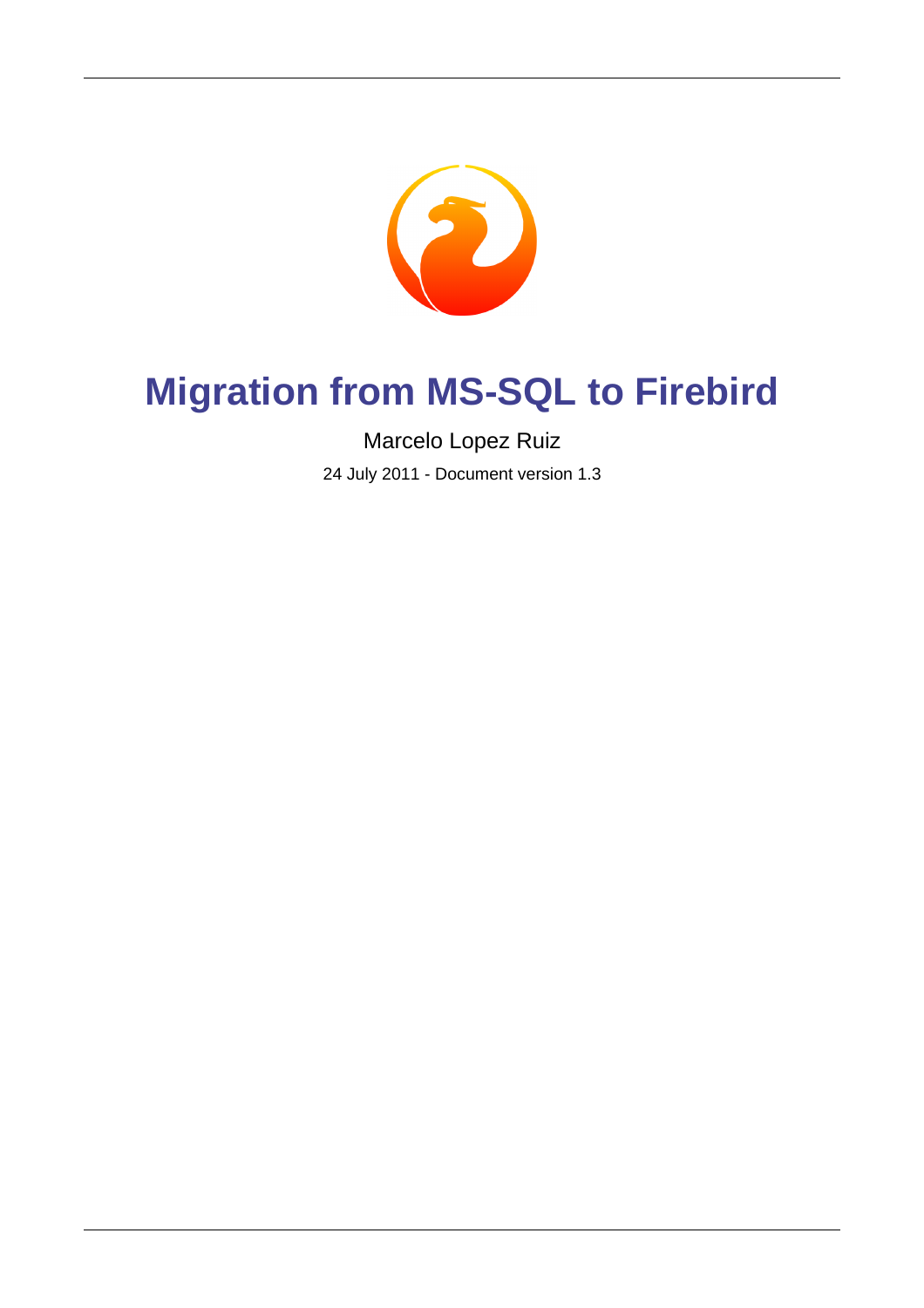## **Table of Contents**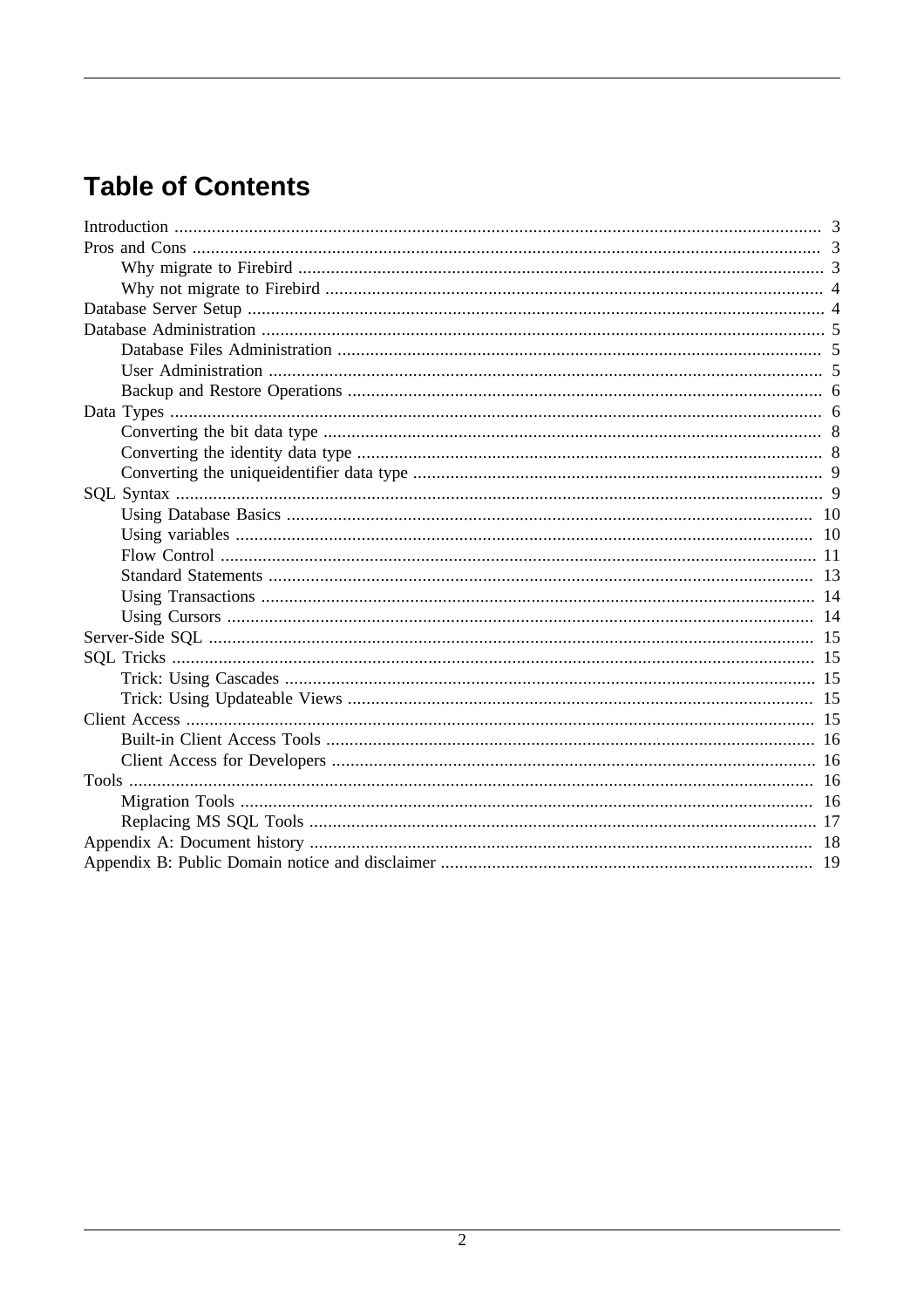# **Introduction**

<span id="page-2-0"></span>Microsoft SQL Server (MS SQL) is a widely used database server. For an overview of its history and versions, see [http://en.wikipedia.org/wiki/Microsoft\\_SQL\\_Server#History](http://en.wikipedia.org/wiki/Microsoft_SQL_Server#History).

This conversion guide is meant, first, to help users evaluate whether the process should be performed at all. It then goes on to detail how this can be done, adding bits of experience collected by different people.

There are two important things to take into account when migrating. First, moving the data from one database server to another can be trivial or not, depending on your database schema. There are many tools to help you with this process. The standard data conversions are listed in this document.

Second, you will need to migrate any stored procedures and triggers manually. This is the tricky part. There are many differences, some minor, some important; this document attempts to address most of them, giving examples on the most frequent problems and how to solve them.

#### **Warning**

<span id="page-2-1"></span>This guide was written in 2003, when Firebird 1.0 was the current version. Although it has been updated in a few places, the document as a whole still awaits a thorough revision. That shouldn't stop you from using it - just be aware that some of the content is outdated, and do read the Release Notes of any Firebird versions greater than 1.0 up to and including your own version.

## **Pros and Cons**

<span id="page-2-2"></span>This section describes reasons to migrate an existing database to Firebird, and reasons not to.

### **Why migrate to Firebird**

This depends mostly on what version you are currently using and what you are using MS SQL for.

For example, if using MS SQL 6.5, it is a simple matter of considering the features and ease of use. MS SQL 6.5 will work with fixed devices rather than dynamically expanding files, which makes it very difficult to balance ease of administration vrs. available space. There are numerous bugs and annoying behaviours which

If you are using MS SQL 7, you know a lot of the little quirks have been removed, but you are still missing some great features, such as updateable views, greater control over identity fields, user-defined functions, and selectable stored procedures. You also don't get cascading referential integrity until the 2000 version. Ditto for using different collation orders in the same database.

For UNIX-like environment, Firebird can have its security integrated with the operating system's. However, this should be discouraged for portability.

MS SQL 2000 improved on MS SQL 7, but is still missing one of the key pieces of Firebird: the multi-generational architecture, which enabled long-running queries to work without getting in the way of traditional shortlived operational transactions. MS SQL will instead try to convince users to buy yet another server (hardware,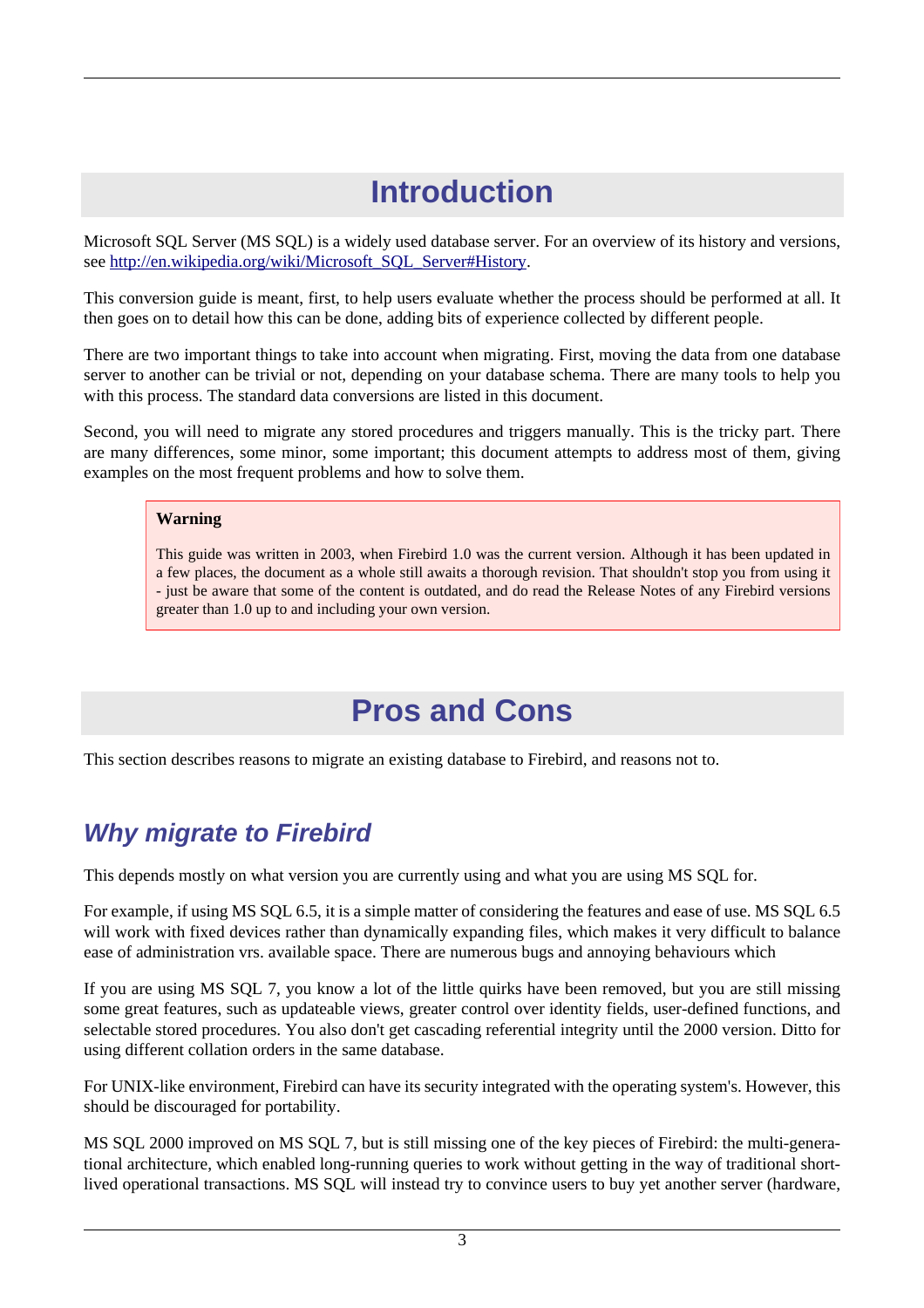operating system and database server), set it up as a data warehouse, and use this second server as a source for reports. One can only wonder about the need for a data warehouse in an integrated environment with crossdatabase query capabilities.

Another reason to migrate is to avoid vendor lock-in. MS SQL will only run on Windows NT/2000 (there are so-called personal editions, but these are limited in available connections and features). This means you are tied to Microsoft for your operating system and your database server. Firebird will run on many platforms, including Microsoft Windows, Linux, Solaris, MacOS X, and others.

Yet another reason to consider is price. Firebird is free; MS SQL will require a considerable amount of money on a per-processor basis. For example, a database accessed through the Internet on a dual cpu - Intel Xeon/Opteron machine will cost \$54,990 (prices obtained from [Microsoft's site](http://www.microsoft.com/sqlserver/2008/en/us/pricing.aspx) on 14 Sep 2010).

Last, but certainly not least, is the fact that Firebird is open source. This not only means that there are hundreds of developers willing to help you use it, improve on it, find bugs, etc., but that you can even modify it and rebuild it yourself to "scratch your itches". Adding features such as an integrated e-mail system or logging is a matter of understanding the source code and having the available expertise to modify it. While this may not be a trivial task, it is certainly doable, and brings an enormous degree of flexibility.

## <span id="page-3-0"></span>**Why not migrate to Firebird**

The first, overriding reason should be because your system is working fine as it is. If this is the case, consider Firebird for future projects, but do not break what is currently working.

There are a number of features MS SQL 7 has that you will not find in Firebird, such as integrated replication support (this is available as an add-on to Firebird), temporary tables, and integration with other database systems through OLE DB. It also has an OLAP Analysis services built into it, and native full-text search (this is available as an add-on to Firebird).

On Microsoft environments, MS SQL 7 and above can have its security integrated with the operating system's. However, this should be discouraged for portability and performance issues.

MS SQL 2000 also has the ability to work with XML directly, and supports partitioned views for better performance on tables which span several servers.

<span id="page-3-1"></span>In general, it would seem that MS SQL has better performance on Windows than Firebird on Windows does. It also has better integration with Microsoft Visual Studio.

## **Database Server Setup**

This section describes differences when installing the database server software.

For users who have used MS SQL in the past and are new to Firebird, they will be greatly surprised when they learn how easy it is to set up Firebird. The setup process is straightforward, and you can connect to your database server immediately after setup. Note that the default system administration username is SYSDBA and the password is masterkey; in MS SQL, the username is sa and the password is empty.

Note that you don't have to select the collation and character sets when installing a Firebird server. In MS SQL, you not only have to select this option up front, but must reinstall to change it; in addition to this, many other software packages, such as Microsoft's own Commerce Server, will refuse to use the server if you select the wrong choices.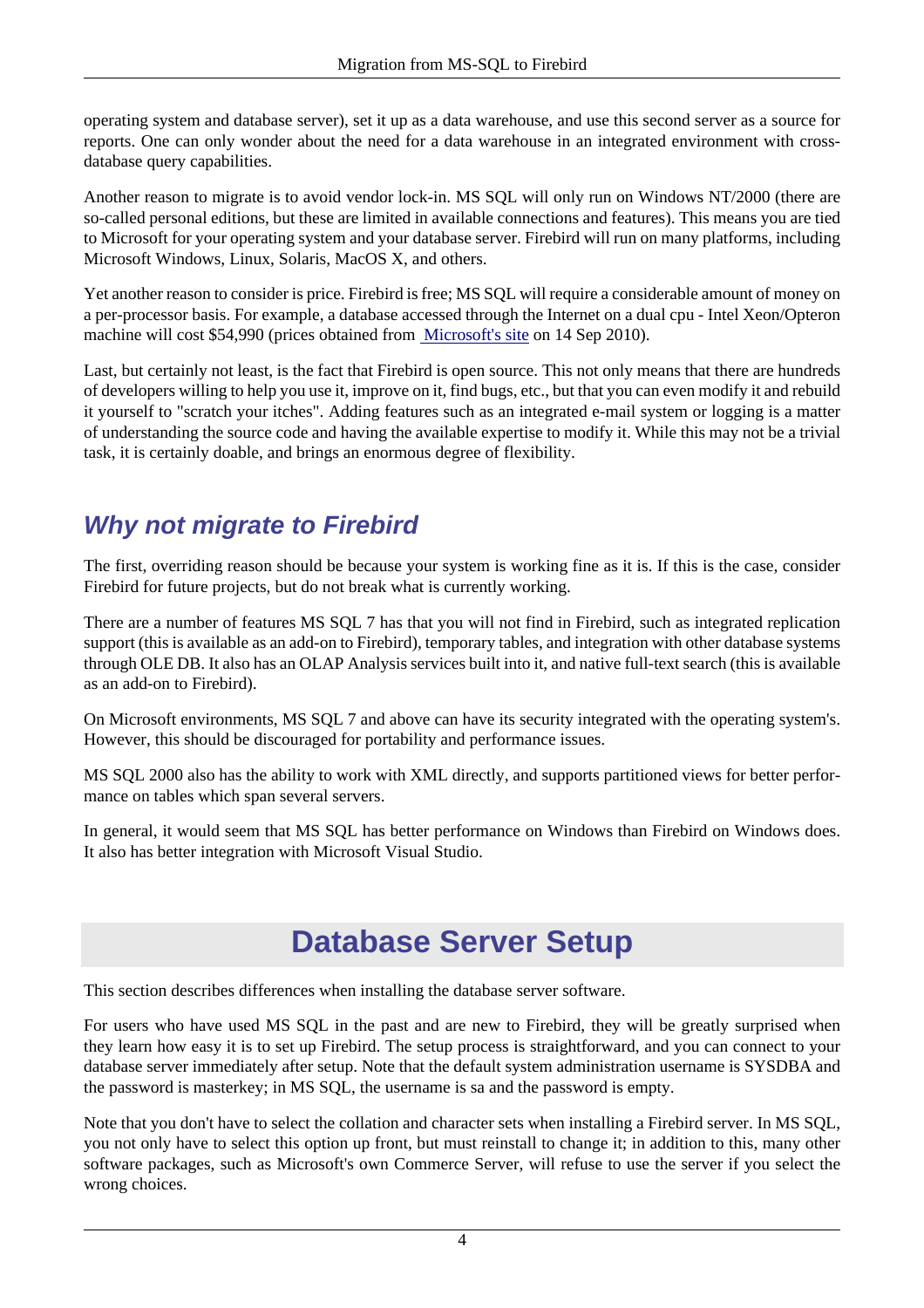For users coming from MS SQL 6.5, Firebird has no notion of devices. All data are kept in files in the normal file system available. Note that you cannot use a raw disk partition to hold your databases.

<span id="page-4-0"></span>*Important Note*: MS SQL uses a logging mechanism to keep database consistent and survive crashes. Firebird uses a multi-generation mechanism to create copies in-place as they are required, but these are not written immediately to disk. While this provides a considerable speed gain, you can turn Forced Writes on a per-database basis to ensure that sudden blackouts will not compromise data integrity. If your server has a reliable environment such as a dedicated Linux box, and some form of UPS, turning Forced Writes on can be ignored.

## **Database Administration**

<span id="page-4-1"></span>This section describes differences in how database are managed in Firebird and MS SQL.

## **Database Files Administration**

MS SQL 6.5 uses devices, which can be files or raw partitions, to manage data. This resulted in a hard-tomaintain system. MS SQL 7 and MS SQL 2000 corrected this by using normal files in place of devices. For each database, you will have at least two files: one with the database information itself, and one with a log of transactions performed.

Firebird does not rely on a log to keep track of transactions, and therefore uses a single file to keep everything.

The CREATE DATABASE statement in Firebird is simpler than the CREATE DATABASE statement in MS SQL; see the SQL reference for a full description of its capabilities.

One significant difference between the file management model is that MS SQL uses filegroups to partition a database over a set of files. Firebird can also use different files, but the model is simpler.

An additional consideration for Firebird is the use of shadow files. Shadow files are an instant replica of the database itself. It is typically used to have a hot backup readily available. MS SQL has no such feature, although MS SQL 2000 has a similar capability by the use of log shipping between database servers and replication.

## <span id="page-4-2"></span>**User Administration**

In MS SQL 6.5, there are two objects to manage: logins and users. Logins specify a username/password combination used to access a database server; users specify the access rights on each database. Logins are then mapped to users in databases.

In MS SQL 7, a new kind of object is added to manage groups of users: roles. These simply security definition. Some roles are system-defined, such as backup operators or database administrators.

Firebird has a security model similar to MS SQL's, but without logins. Users supply a username, a password, and a role they wish to work under. There is a single security database per database server, which holds all information about permissions on every database, for every user, for every role.

Under both database systems, it is considered good practice to access all resources through stored procedures, and grant access only to stored procedures. Security can then be setup through the security assigned to stored procedures (in Firebird; in MS SQL, the stored procedure executes using the rights of its creator).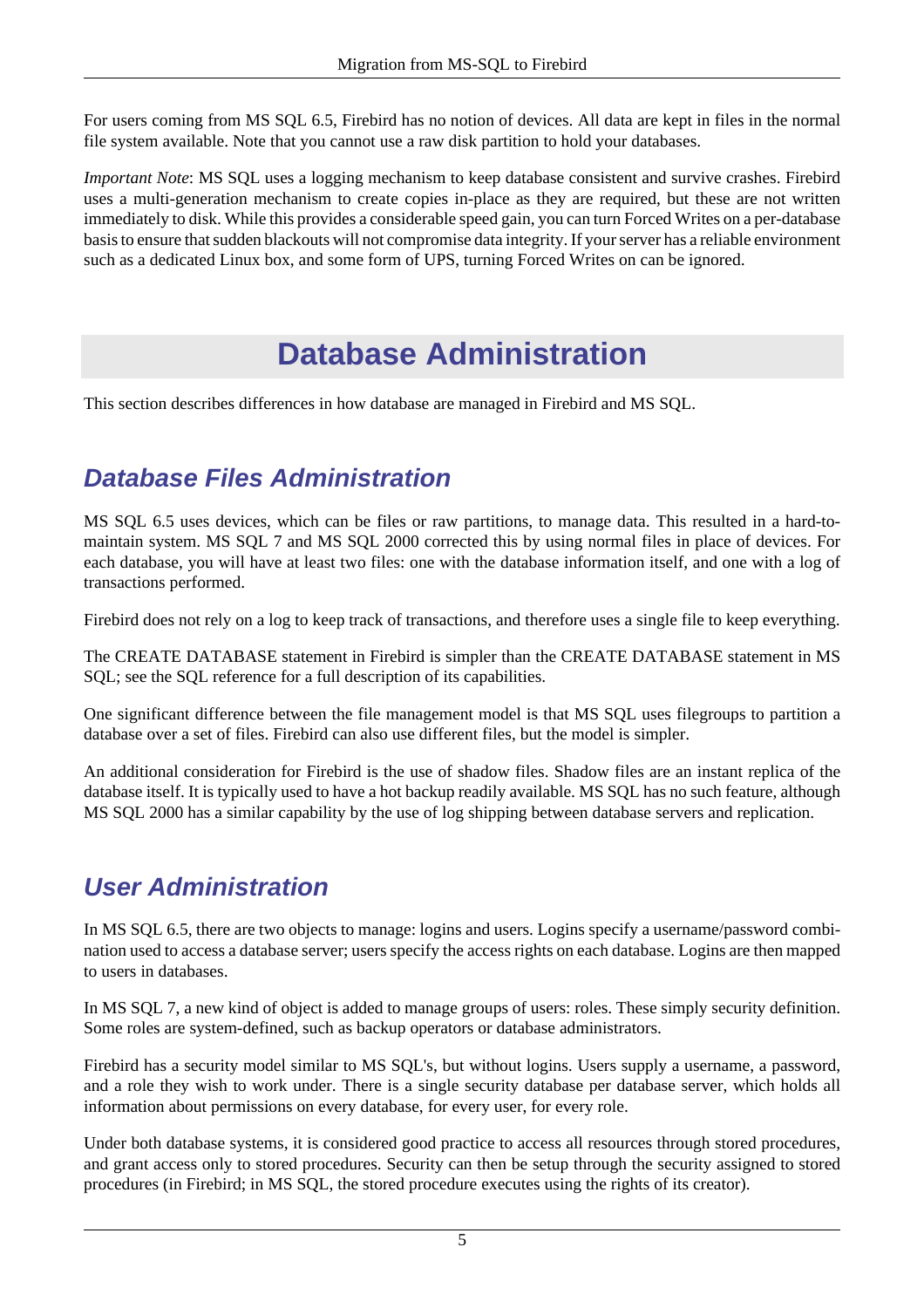## <span id="page-5-0"></span>**Backup and Restore Operations**

Firebird uses a backup and restore model which is much simpler than MS SQL, although it sacrifices flexibility. Backups are performed through command-line or GUI tools, and they backup a whole database at a time. A restore operation will restore a whole database on a server.

There is no operation to backup differences only, or to restore an isolated set of transactions.

<span id="page-5-1"></span>Note that there is a very important option when backing up a database in Firebird: platform dependant or portable. Performing a portable backup allows the administrator to backup a database on an operating system and restore that same database on another. This is typically used when development is performed on Windows workstations, and the operational database is then deployed on a more powerful Linux server, for example.

# **Data Types**

This section describes the different data types available in Firebird and MS SQL, and how to translate types from one system to another.

MS SQL has different data types, depending on the version. The following table lists the data types along with the version in which they were introduced.

| <b>MSSQL Ver</b> | Data Type | <b>Firebird</b>   | <b>MSSQL</b> definition and comments                                                                                                                            |
|------------------|-----------|-------------------|-----------------------------------------------------------------------------------------------------------------------------------------------------------------|
| 6.5              | bigint    | INT <sub>64</sub> | 8-byte integer type.                                                                                                                                            |
| 6.5              | binary    | <b>CHAR</b>       | Fixed-length binary data with a maximum<br>length of 8,000 bytes. In 6.5, maximum was<br>255.                                                                   |
| 6.5              | bit       | CHAR(1)           | Integer data with either a 1 or 0 value. Typi-<br>cally, replaced by constants 'T' and 'F'.                                                                     |
| 6.5              | char      | <b>CHAR</b>       | Fixed-length non-Unicode character data<br>with a maximum length of 8,000 characters.<br>In 6.5, maximum was 255. Firebird can hold<br>up to 32,767 characters. |
| 6.5              | cursor    |                   | A reference to a cursor. This can only be<br>used inside stored procedure or triggers; it<br>cannot be used on table declarations.                              |
| 6.5              | datetime  | <b>TIMESTAMP</b>  | Date and time data from January 1, 1753,<br>to December 31, 9999, with an accuracy of<br>three-hundredths of a second, or 3.33 mil-<br>liseconds.               |
| 6.5              | decimal   | <b>DECIMAL</b>    | Fixed precision and scale numeric data from<br>$-10^{38}$ -1 through $10^{38}$ -1.                                                                              |

#### **Table 1. Data Types Conversion Table**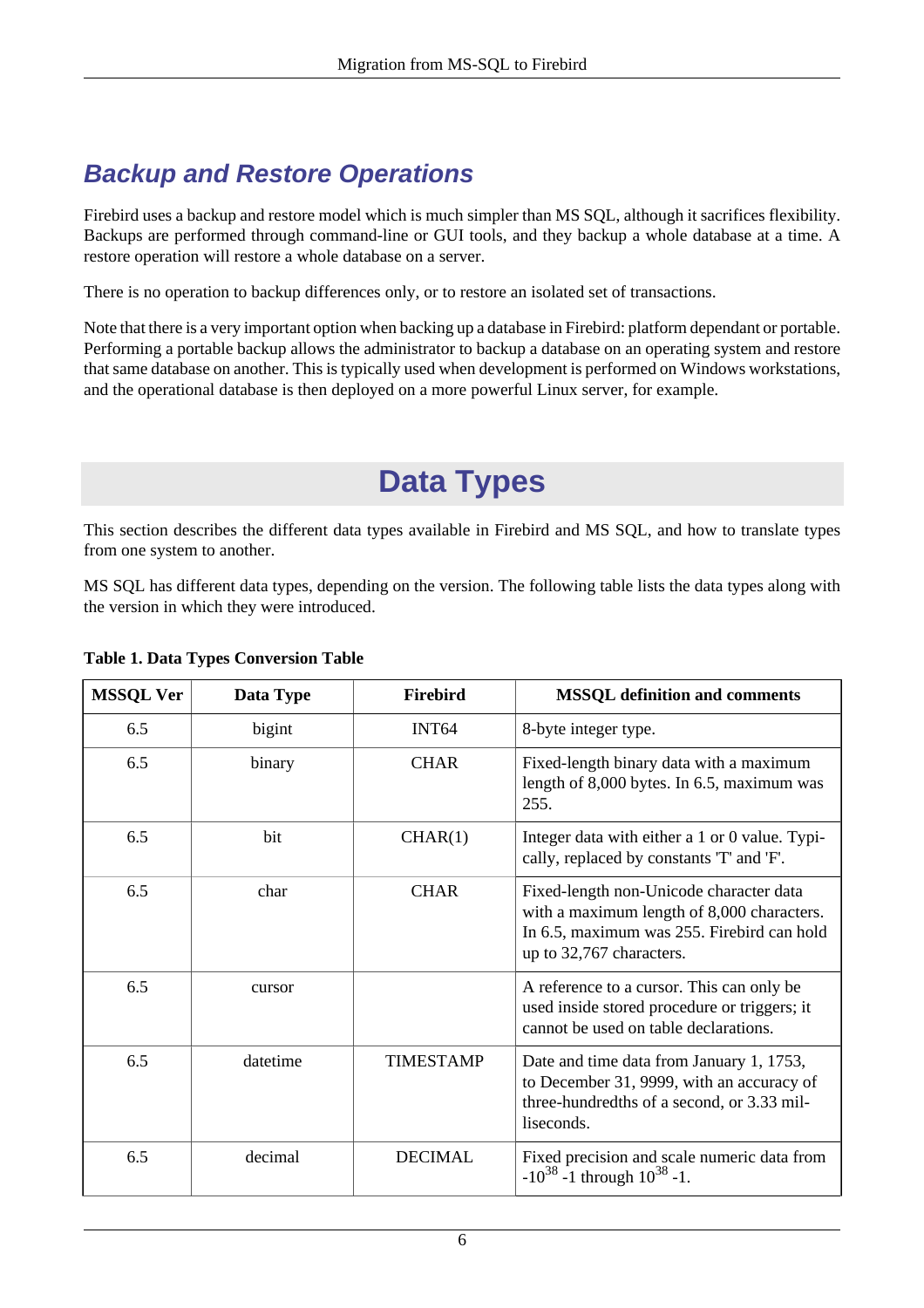| <b>MSSQL Ver</b>        | Data Type     | <b>Firebird</b>                                    | <b>MSSQL</b> definition and comments                                                                                                                                                               |
|-------------------------|---------------|----------------------------------------------------|----------------------------------------------------------------------------------------------------------------------------------------------------------------------------------------------------|
| 6.5                     | float         | <b>FLOAT</b>                                       | Floating precision number data from -1.79E<br>$+308$ through $1.79E + 308$ .                                                                                                                       |
| 6.5                     | image         | <b>BLOB</b>                                        | Variable-length binary data with a maximum<br>length of $2^{31}$ - 1 (2,147,483,647) bytes.                                                                                                        |
| 6.5                     | int           | <b>INTEGER</b>                                     | Integer (whole number) data from<br>$-2^{31}$ (-2,147,483,648) through $2^{31}$ - 1<br>(2,147,483,647).                                                                                            |
| 6.5                     | money         | DECIMAL(18, 4)                                     | Monetary data values from $-2^{63}$<br>$(-922, 337, 203, 685, 477.5808)$ through $2^{63}$ - 1<br>(+922,337,203,685,477.5807), with accuracy<br>to a ten-thousandth of a monetary unit.             |
| $\overline{7}$          | nchar         | $CHAR(x) CHAR-$<br><b>ACTER SET</b><br>UNICODE_FSS | Fixed-length Unicode data with a maximum<br>length of 4,000 characters.                                                                                                                            |
| $\overline{7}$<br>ntext |               | <b>BLOB</b><br><b>SUB_TYPE TEXT</b>                | Variable-length Unicode data with a maxi-<br>mum length of $2^{30}$ - 1 (1,073,741,823) char-<br>acters.                                                                                           |
| 6.5                     | numeric       | <b>NUMERIC</b>                                     | In MS SQL, decimal and numeric are synon-<br>ims.                                                                                                                                                  |
| $\tau$                  | nvarchar      | VARCHAR(x)<br><b>CHARACTER SET</b><br>UNICODE_FSS  | Fixed-length Unicode data with a maximum<br>length of 4,000 characters.                                                                                                                            |
| 6.5                     | real          | <b>DOUBLE</b>                                      | Floating precision number data from -3.40E<br>$+38$ through $3.40E + 38$ .                                                                                                                         |
| 6.5<br>smalldatetime    |               | <b>TIMESTAMP</b>                                   | Date and time data from January 1, 1900,<br>through June 6, 2079, with an accuracy of<br>one minute. Firebird's has greater range and<br>accuracy.                                                 |
| 6.5                     | smallint      | <b>SMALLINT</b>                                    | Integer data from $-2^{15}$ (-32,768) through $2^{15}$ -<br>1(32,767).                                                                                                                             |
| 6.5                     | smallmoney    | DECIMAL(10, 4)                                     | Monetary data values from -214,748.3648<br>through $+214,748.3647$ , with accuracy to a<br>ten-thousandth of a monetary unit. Note that<br>Firebird's range is greater with this declara-<br>tion. |
| 2000                    | sql_variant   | <b>BLOB</b>                                        | Allows the storage of data values of different<br>data types.                                                                                                                                      |
| 2000                    | table<br>none |                                                    | Stores results temporarily for later user.                                                                                                                                                         |
| 6.5                     | text          | <b>BLOB</b><br><b>SUB_TYPE TEXT</b>                | Variable-length non-Unicode data with a<br>maximum length of $2^{31}$ - 1 (2,147,483,647)<br>characters.                                                                                           |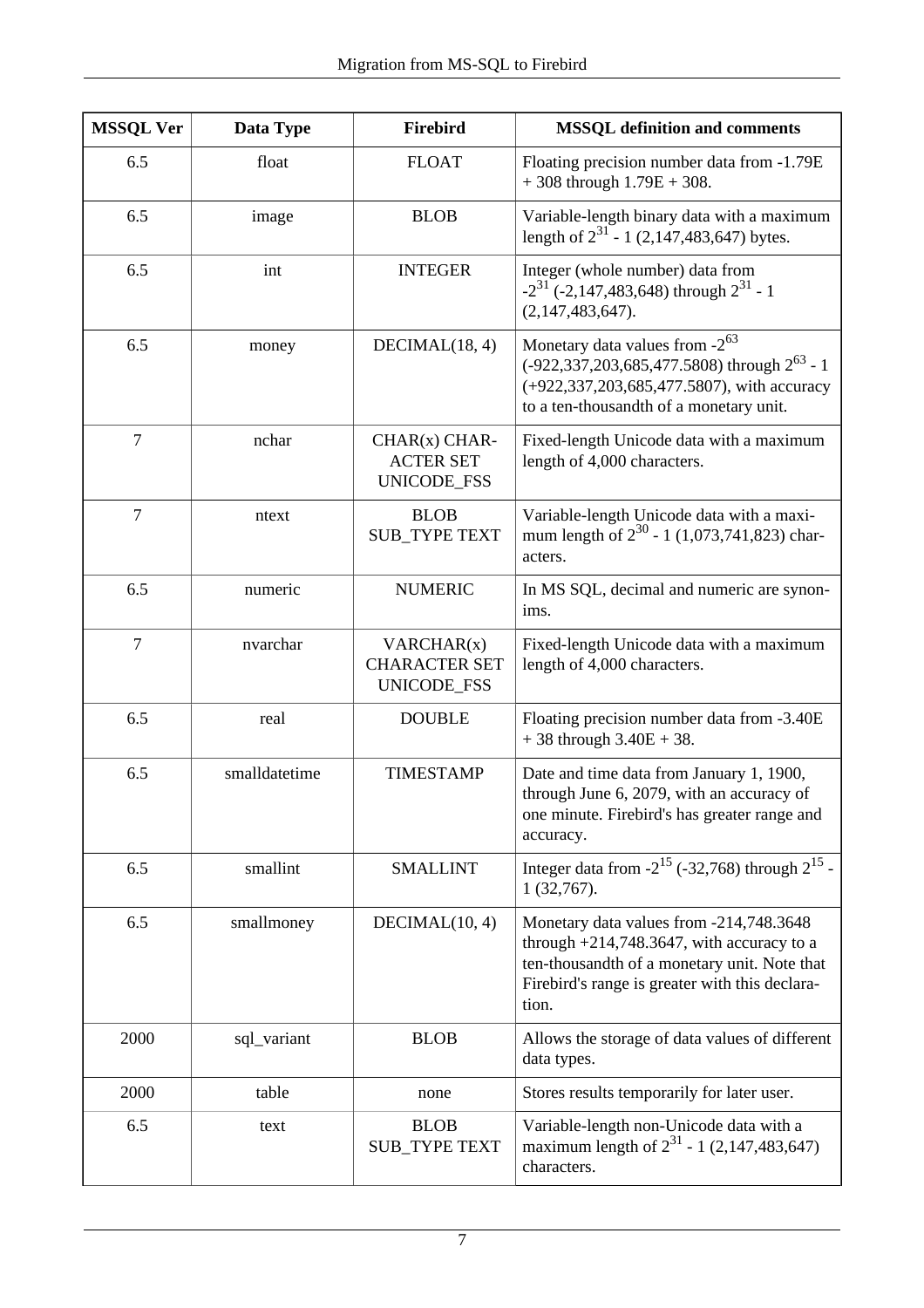| <b>MSSQL Ver</b> | Data Type        | <b>Firebird</b> | <b>MSSQL</b> definition and comments                                                                                                                |
|------------------|------------------|-----------------|-----------------------------------------------------------------------------------------------------------------------------------------------------|
| 6.5              | timestamp        | <b>INTEGER</b>  | A database-wide unique number. In Firebird,<br>you will have to manage uniqueness through<br>generators.                                            |
| 6.5              | tinyint          | <b>SMALLINT</b> | Integer data from 0 through 255. Firebird<br>does not have such a small data type.                                                                  |
| 6.5              | varbinary        | <b>CHAR</b>     | Variable-length binary data with a maximum<br>length of 8,000 bytes.                                                                                |
| 6.5              | varchar          | <b>VARCHAR</b>  | Variable-length non-Unicode data with a<br>maximum of 8,000 characters. Firebird can<br>hold up to 32,765 characters. In 6.5, maxi-<br>mum was 255. |
| $\tau$           | uniqueidentifier | CHAR(38)        | A globally unique identifier (GUID). In Fire-<br>bird, you will have to generate the values<br>with User-Defined Functions (UDFs).                  |

A subtle difference in the way NUMERIC and DECIMAL behave in Firebird to bear in mind is that the NU-MERIC definition means *exactly* the precision requested (total number of digits), while DECIMAL mean *at least* the request precision (the digits to the right of the decimal symbol, however, are maintained exactly). In MS SQL, on the other hand, numeric and decimal are synonims.

<span id="page-7-0"></span>There is also a very common quasi-data type, identity, which can only be used when defining tables. This is an int which is automatically assigned a value on insertion and cannot be changed.

## **Converting the bit data type**

The bit data type is used to hold a single boolean value, 0 or 1. MS SQL does not support assigning NULL to this fields. InterBase can emulate this with an INTEGER or a CHAR(1) data type.

<span id="page-7-1"></span>The acceptable values can be restricted using domains. For more information on Firebird domains, see the Data Definition documentation.

## **Converting the identity data type**

There are many ways to perform the conversion. In general, Firebird is more flexible and powerful in this respect.

The most direct conversion is to create a BEFORE trigger on the table, assigning to the previous column the value from a generator. This ensures that the number is unique.

For added flexibility, a single generator can be used for many tables. In this case, the type would work in a similar way as a timestamp would - by creating a database-wide unique identifier.

Another common technique is to create a stored procedure to allow access to the generator, and allow clients to pre-fetch the number. This is particularly useful for tools such as Delphi which import the NOT NULL constraint on primary keys and refuse to post records with NULL values.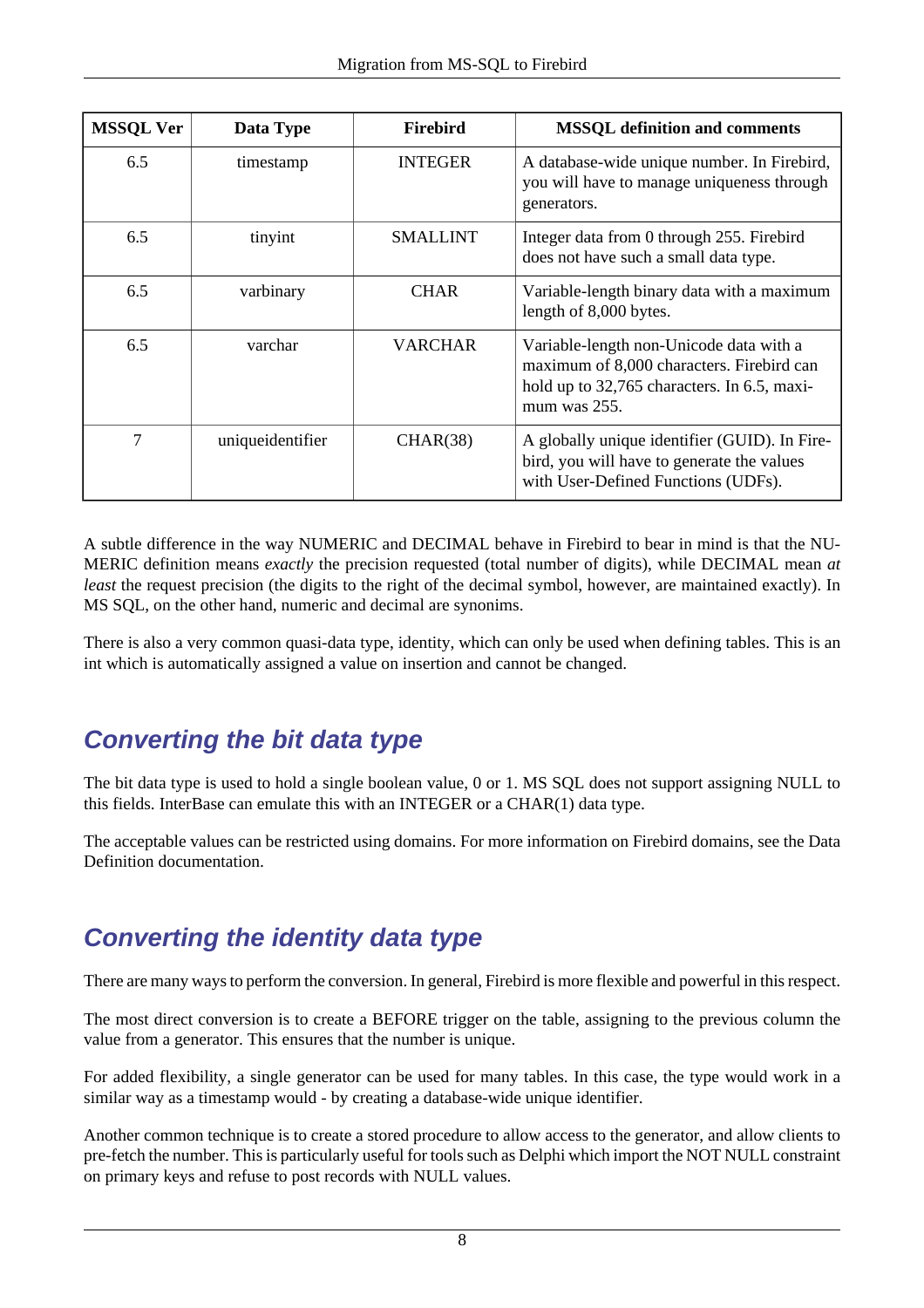```
CREATE TABLE my_table ( 
   my_number integer not null primary key
) 
CREATE GENERATOR my_generator
CREATE TRIGGER my_before_trigger FOR my_table 
BEFORE INSERT 
AS
BEGIN 
   IF (NEW.my_number IS NULL) 
    THEN NEW.my_number = GEN\_ID(my_generator, 1);
END 
CREATE PROCEDURE get_my_generator
RETURNS (new_value INTEGER) 
\DeltaS
BEGIN 
   new_value = GEN_ID(my_generator, 1);
END
```
### <span id="page-8-0"></span>**Converting the uniqueidentifier data type**

MS SQL depends on uniqueidentifier data types for replication. It is also a handy way of creating a world-wide unique identifier for a record.

To use the field like this, create a BEFORE trigger on the table with the field, and retrieve the value from a UDF.

<span id="page-8-1"></span>TODO: write the UDF and write the importing procedure

## **SQL Syntax**

This section describes differences in the SQL syntax used by Firebird and MS SQL in general.

Firebird and MS SQL can both use object names (table names, field names, etc.) directly, when they have no whitespace or other symbols. To include whitespace and otherwise escape object names, MS SQL uses brackets, [ and ], while Firebird uses double quotes, ". Another thing to bear in mind is that MS SQL accepts a database.username.objectname syntax to name objects, which Firebird does not.

#### **Warning**

Bear in mind that MS SQL is case-sensitive in its object naming if it was installed with the case-sensitive option; otherwise it's case insensitive. Fun. Not.

#### **Tip**

MS SQL also accepts quoted identifiers, but by default it is set only when accessed through OLE DB and ODBC, and not when accessed through the DB-Library. In general, therefore, this practice is discouraged.

MS SQL 7 and above supports modification on joins (update, delete, insert). Firebird has no such syntax.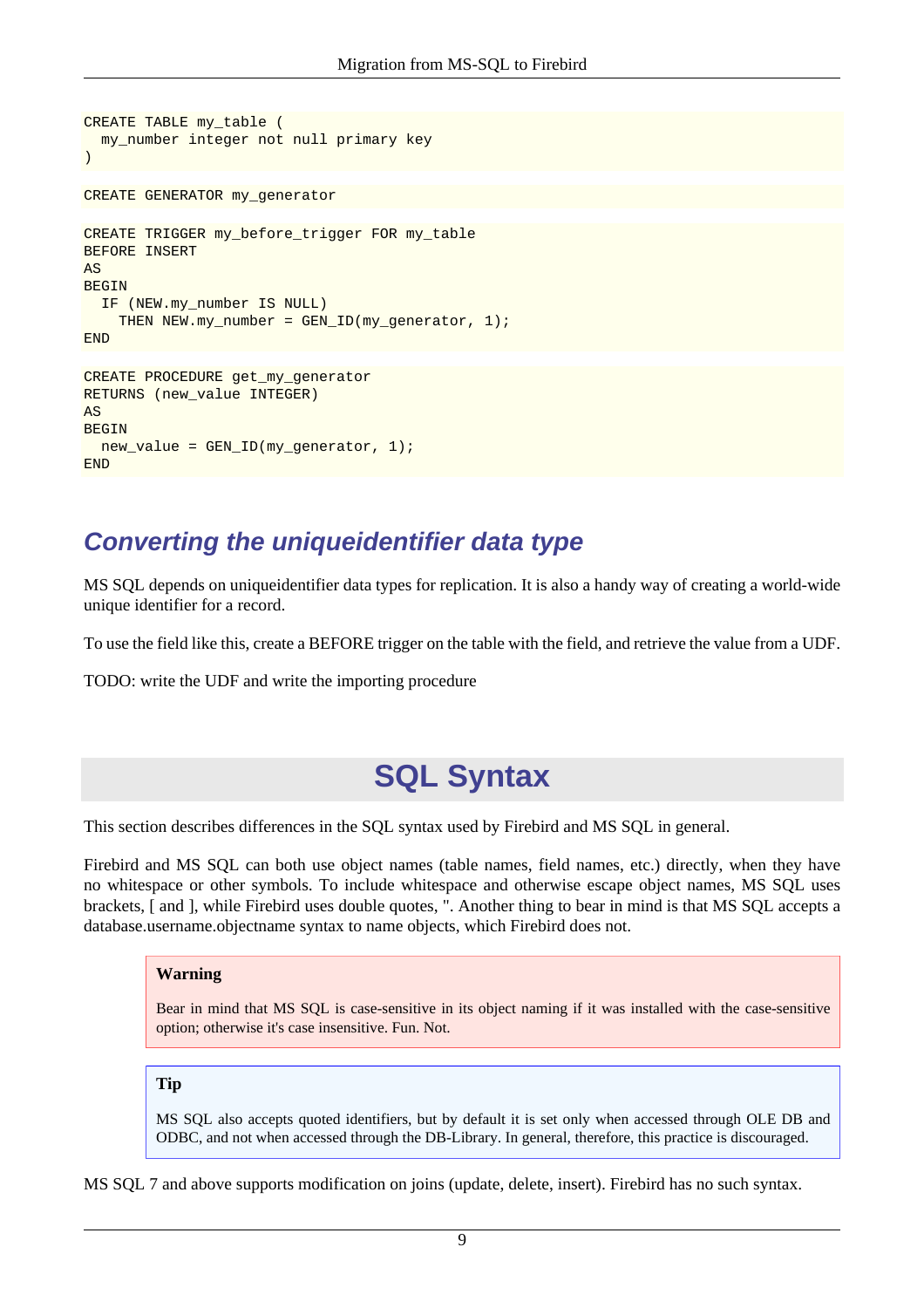Data types are, of course, different for the different database. Both support a common subset with the mostused types; this is rarely an issue.

There are different built-in functions. Most of MS SQL functions can be replaced and extended by UDFs in Firebird.

There are different formats for specifying date constants. In general, Firebird will accept different formats independently of the underlying platform - MS SQL, on the other hand, uses a mixture of server-independent, server-side platform and per-client-connection formats. In addition to this, the MS SQL access methods typically introduce one or two additional layers where a string constant may be changed one way or another into a date.

MS SQL has more environment variables than Firebird does, but the most common ones (identity retrieval and user name retrieval) can be found. The only important variable missing is the row count of the latest operation.

An important difference is that Firebird 1.0 does not support the MS SQL CASE statement. You can sometimes use a stored procedure in its stead, which promotes reusability and eases maintenance. Starting at 1.5, Firebird fully supports CASE.

A minor difference is that MS SQL does not use a delimiter between statement. This can be the source of some tricky bugs, specially when using many parenthesis. Firebird requires that every statement end in a semicolon ; so errors are easier to spot.

<span id="page-9-0"></span>Both MS SQL and Firebird support comments using the /\* and \*/ delimiters. MS SQL also supports the -- syntax to comment a single line. Some client-side Firebird tools also support this syntax, but it is not supported in-line.

## **Using Database Basics**

MS SQL allows clients to use many databases from a single connection. To do this, you can use the dbname.user.syntax, or execute an explicit USE statement.

Firebird does not allow you to use different databases in the same SQL statement, but it does allow you to perform transactions spanning multiple databases.

There are many generic tools to enter SQL commands to your database, in both platforms. Note that for Firebird, you do not need to use **GO** to delimit T-SQLbatches; rather, you manage transactions explicitly. You can also use the default of commit-every-statement on both servers.

#### **Warning**

If you MS SQL and Firebird setup on the same computer, be careful with the **isql** command. If you do not reference them by the full path, the one which is first on your system path will be used, and both MS SQL and Firebird have a command-line **isql** program.

### <span id="page-9-1"></span>**Using variables**

Variable handling is similar on both platforms. Variables must be declared before being used, specifying their types. However, bear in mind that variables names in Firebird need not be prefixed with a @ character, and they do need to be declared before the procedure or trigger body.

For example, compare the following code snippets.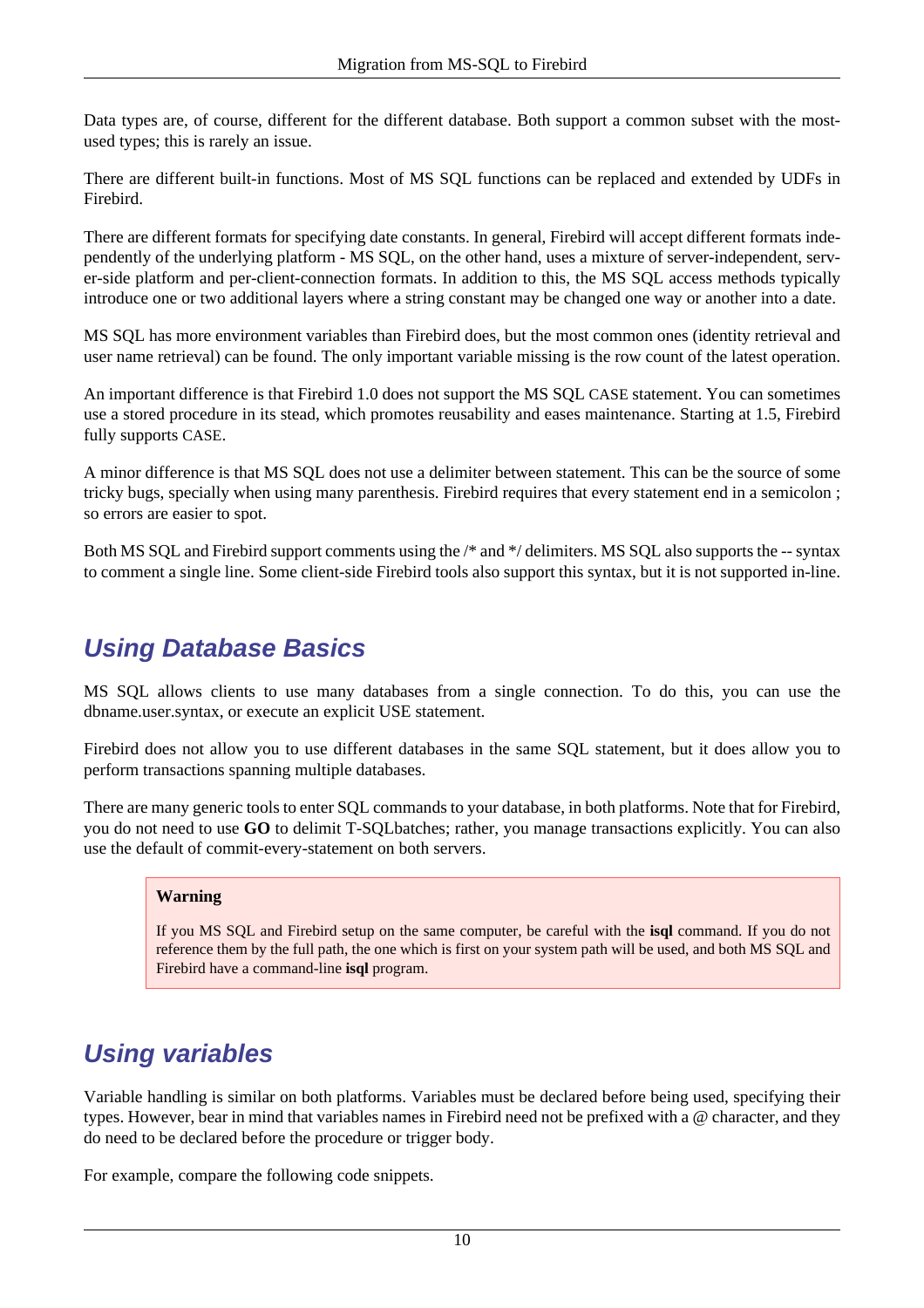```
/* MS-SQL */
CREATE PROCEDURE my_procedure
AS
DECLARE @my_variable int
SET @my_variable = 5
/* Firebird */
CREATE PROCEDURE my_procedure
AS 
DECLARE VARIABLE my variable int;
BEGIN 
 my variable = 5;END
```
<span id="page-10-0"></span>Under both database servers, parameters are considered normal variables, set to an initial value.

### **Flow Control**

#### **BEGIN ... END**

Under both database servers, the **BEGIN** and **END** keywords can be used to group multiple statements, for example, inside an **IF** branch.

### **GOTO**

Firebird has no **GOTO** statement. However, this usually turns for the better. **GOTO** statements are usually used in MS SQL because errors do not roll back transactions by default (the @@ERROR variable must be examined after every statement); **GOTO** is used to group error handling statements. In Firebird, there is a better error-handling mechanism: the **WHEN...DO** statements.

Of course, **GOTO** statements can be used for other purposes. In these cases, using stored procedures correctly will usually improve the database design.

### **IF**

The **IF..ELSE** statement exists on Firebird with the same semantics. However, Firebird syntax requires a THEN after the IF condition clause.

```
IF (something = 'unknown')
  THEN something = 'uuhhh.....';
  ELSE something = 'I know! I know!';
```
### **CASE**

Firebird 1.0 doesn't have a CASE statement, so you'll need to do some manual conversion work if it is used in your MS-SQL database.

You can [skip this section](#page-11-0) if you're using Firebird 1.5 or up, since these versions fully support the CASE syntax.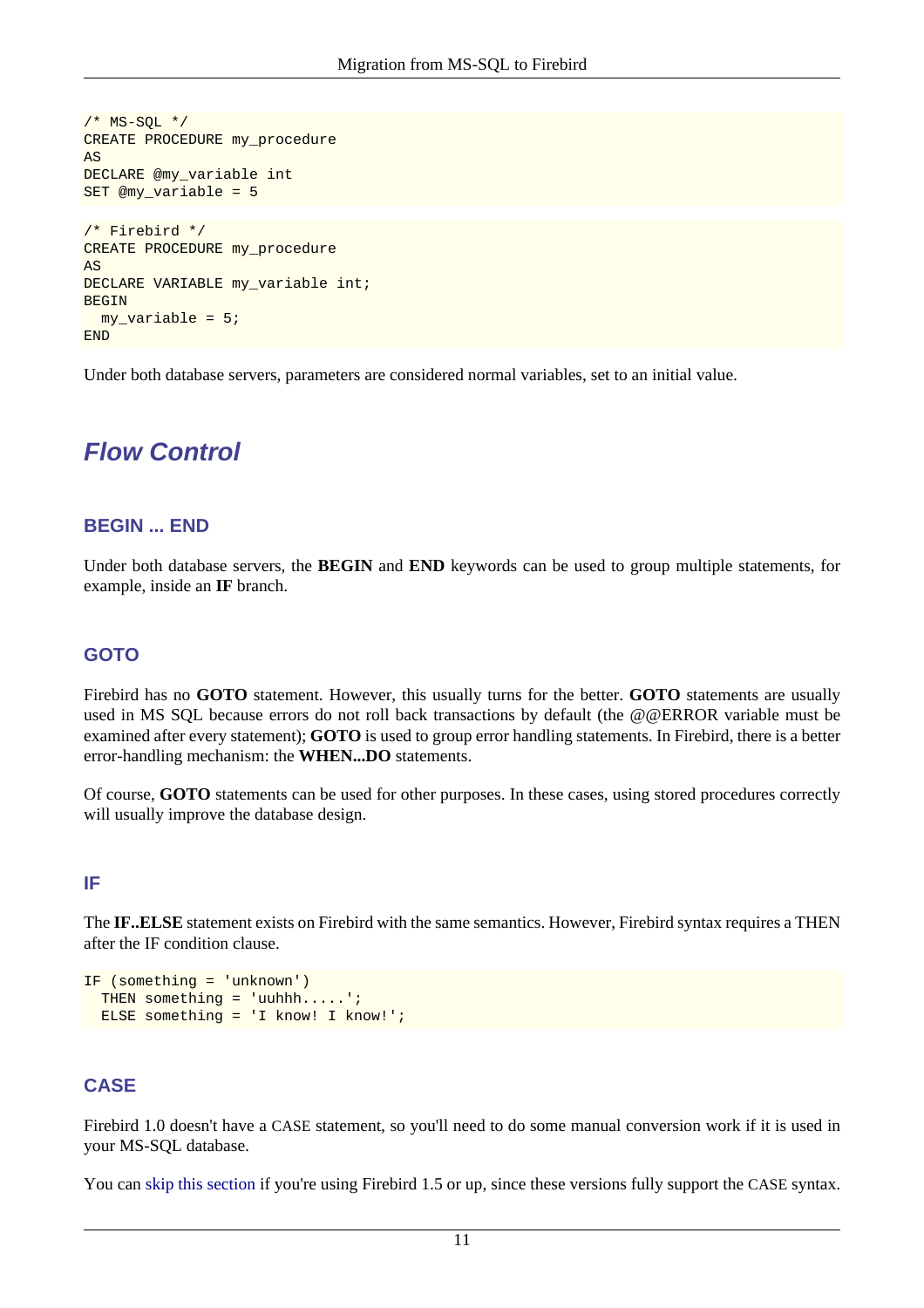The CASE statement can be used as a switch statement in C or a case statement in Pascal to change one value for another. This can usually be translated to Firebird 1.0 as a stored procedure returning some value.

```
/* This is the original MS SQL
    statement, using the * traditional pubs database. */
CREATE PROCEDURE list_states 
AS 
SELECT 
  CASE state 
     WHEN 'CA' THEN 'California'
     WHEN 'UT' THEN 'Utah' 
    ELSE 'unknown' 
  END 
FROM authors 
/* This is how it can be converted to Firebird. */ 
/* Isolate the CASE statement. */
CREATE PROCEDURE get_state_name ( state_code char(2) ) 
RETURNS ( state_name varchar(64) ) 
AS
BEGIN 
 IF (state_code = 'CA') THEN state_name = 'California';
 ELSE IF (state_code = 'UT') THEN state_name = 'Utah'; 
 ELSE state_name = 'unknown'; 
END 
/* This is the selectable stored procedure. */ 
CREATE PROCEDURE list_states 
RETURNS (state varchar(64))
AS
DECLARE VARIABLE short_state CHAR(2);
BEGIN 
  FOR SELECT state FROM authors INTO :short_state DO 
 BEGIN
     EXECUTE PROCEDURE get_state_name :short_state
     RETURNING_VALUES :state; 
    SUSPEND;
 END
END
```
Three things should be noted from the example above. First, the conversion is trivial. Second, it is however quite verbose. Third, using a stored procedure allows for greater flexibility, and makes maintenance easier. Suppose the CASE statement for the state occurs in twelve different procedures, and a new state was added; or that you misspelled a state name; or any other change. It is clearly beneficial to abstract this conversion, trivial as it may seem, into its own stored procedure.

<span id="page-11-0"></span>Again: as from version 1.5, Firebird fully supports the CASE statement, so no conversion is needed there.

### **WHILE**

**WHILE** exists in Firebird as it does in MS SQL, with some differences. There are no **BREAK** or **CONTINUE** statements, but these can be emulated with additional controls and variables. There's also a small difference in syntax; Firebird requires a DO keywords after the **WHILE** condition. Compare the following equivalent snips.

```
/* Firebird syntax. */
WHILE (i < 3) DO 
BEGIN
 i = i + 1;
```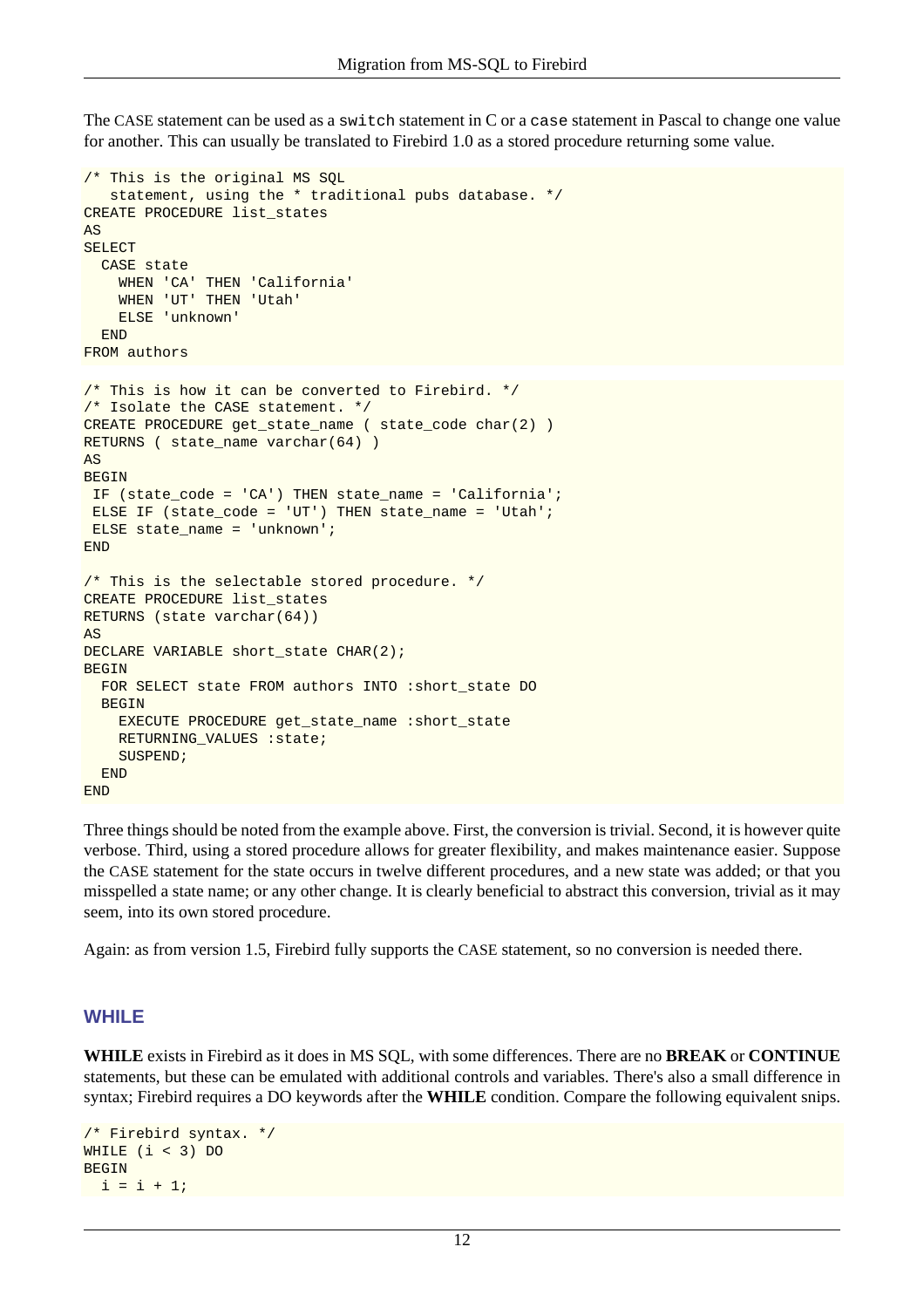```
j = j * 2iEND 
/* MS SQL syntax. */
WHILE (i < 3)BEGIN 
  SET @i = @i + 1SET @j = @j * 2END
```
### **RETURN**

The **RETURN** statement in MS SQL will return an output integer variable and stop execution. Firebird supports the **EXIT** statement, which will jump to the final **END** in stored procedures. However, there is no implicit output variable, so if you need to return a code (it's optional in MS SQL), you will need to declare an output variable in the procedure.

### **WAITFOR**

The **WAITFOR** statement in MS SQL will suspend execution for an amount of time, or until a specified time is reached. Something like this could be done with a UDF; however, under both database servers, an alternative would be very much preferred, as the connection from the client remains suspended, too.

### <span id="page-12-0"></span>**Standard Statements**

The standard statements which can be found in all databases are **SELECT**, **INSERT**, **UPDATE** and **DELETE**. Firebird and MS SQL support them, but there are some non-standard MS SQL extension to consider if they are being used.

The SELECT statement in Firebird does not allow the INTO clause to create a new table on the fly. Instead, it is used to bind a result into a variable.

```
/* MS SQL syntax to get field values into a variable. */
SELECT @my_state = state
FROM authors
WHERE auth_name = 'John'
/* Firebird syntax. */
SELECT state INTO : state /* --> note the ":" before the name */FROM authors
WHERE auth name = 'John'
```
In MS SQL 7 and above, the **SELECT** clause can take a **TOP** specifier to limit the number of rows returned. This feature is currently under development for the Firebird engine.

Both MS SQL and Firebird support the normal **INSERT** syntax and the **INSERT..SELECT** syntax.

Both MS SQL and Firebird support the normal **UPDATE**. MS SQL also supports a form of **UPDATE** in which a join is performed, and one side of the join is updated. Think of this as a **WHERE** on steroids. If this feature is absolutely required, it can be implemented using views.

Both MS SQL and Firebird support the normal DELETE. MS SQL also supports the TRUNCATE TABLE statement, which is a more efficient (but dangerous) form of DELETE.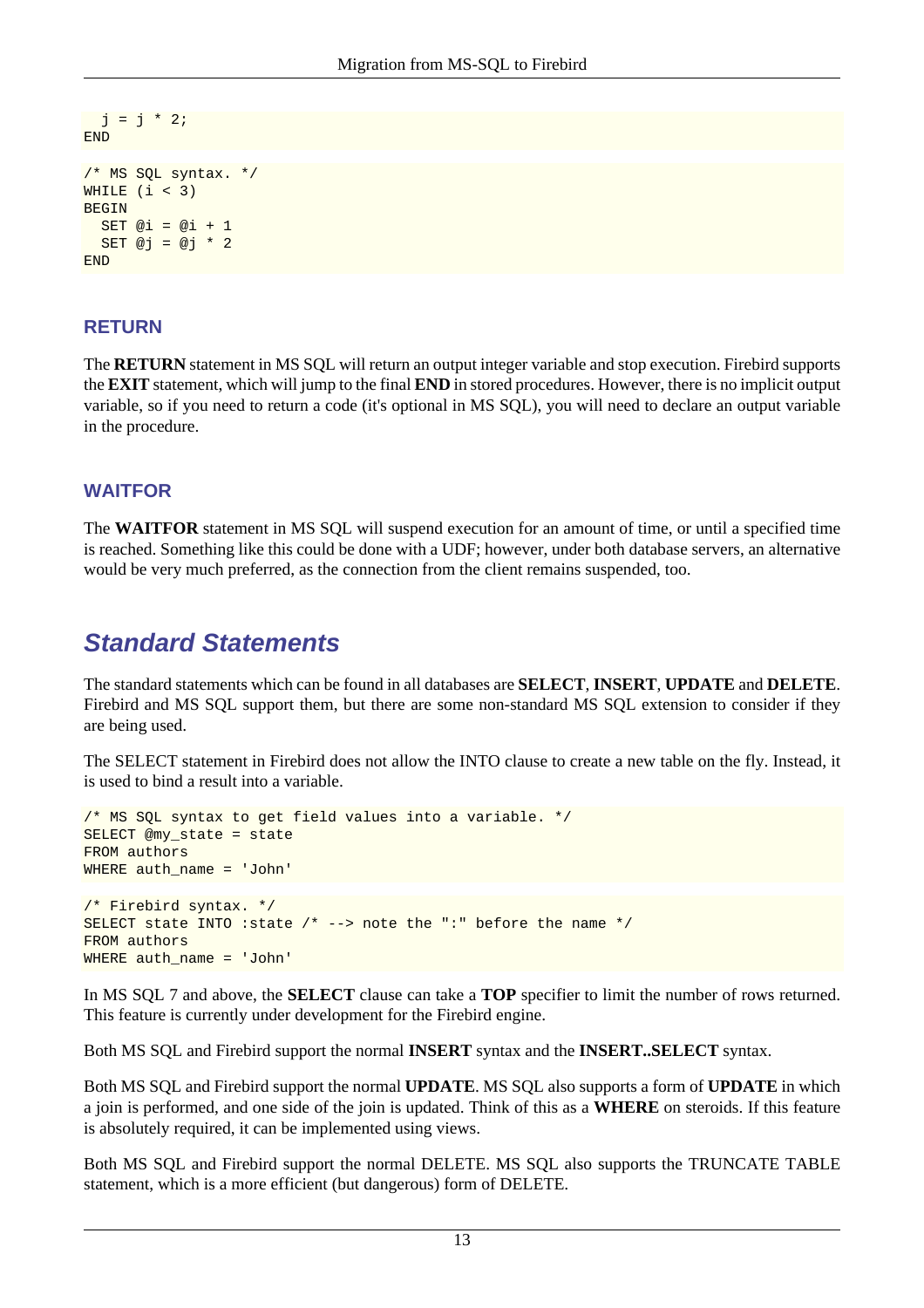```
/* MS SQL syntax to delete all records in my_table. */
TRUNCATE TABLE my_table /* ...or... */
DELETE FROM my_table 
/* Firebird syntax. */
```
DELETE FROM my\_table

The biggest threat are our fumbling fingers. More data has been destroyed by "delete from xxx" "oops" than deliberate "delete rdb\$pages".

—Jim Starkey

### <span id="page-13-0"></span>**Using Transactions**

Transactions are rarely used directly in Firebird when using DSQL. Named transactions are not supported in this case. Both syntaxes accept the **WORK** keyword for compatibility.

This should not present a problem in most situations, as MS SQL's explicit transaction control is usually in place because there no support for using exception handlers.

#### **Tip**

MS SQL has a XACT\_ABORT global variable, to manage whether transactions are rolled back on run-time errors. Otherwise, the @@ERROR variable must be examined after each statement.

In general, most discussions about isolation level problems found in MS SQL environments are void when taken to a Firebird database server. Contention between readers and writers is minimal and is resolved by the multigeneration architecture.

### <span id="page-13-1"></span>**Using Cursors**

MS SQL uses cursors mostly to iterate over query results to perform activities. Other than syntax, there is little difference in what can be accomplished in either database. Although there are many options for iterating backwards and forwards, in practice the only cursor used is the forward-only cursor.

```
/* MS SQL syntax. */
DECLARE my_cursor CURSOR
FOR SELECT au_lname FROM authors ORDER BY au_lname
  DECLARE @au_lname varchar(40)
   OPEN my_cursor
  FETCH NEXT FROM my_cursor INTO @au_lname
   WHILE @@FETCH_STATUS = 0 
   BEGIN 
     /* Do something interesting with @au_lname. */
     FETCH NEXT FROM my_cursor 
 END
CLOSE my_cursor
DEALLOCATE my_cursor 
/* Firebird syntax. */
DECLARE VARIABLE au_lname VARCHAR(40);
   ... 
  FOR SELECT au_lname FROM authors 
  ORDER BY au_lname INTO :au_lname DO 
  BEGIN
```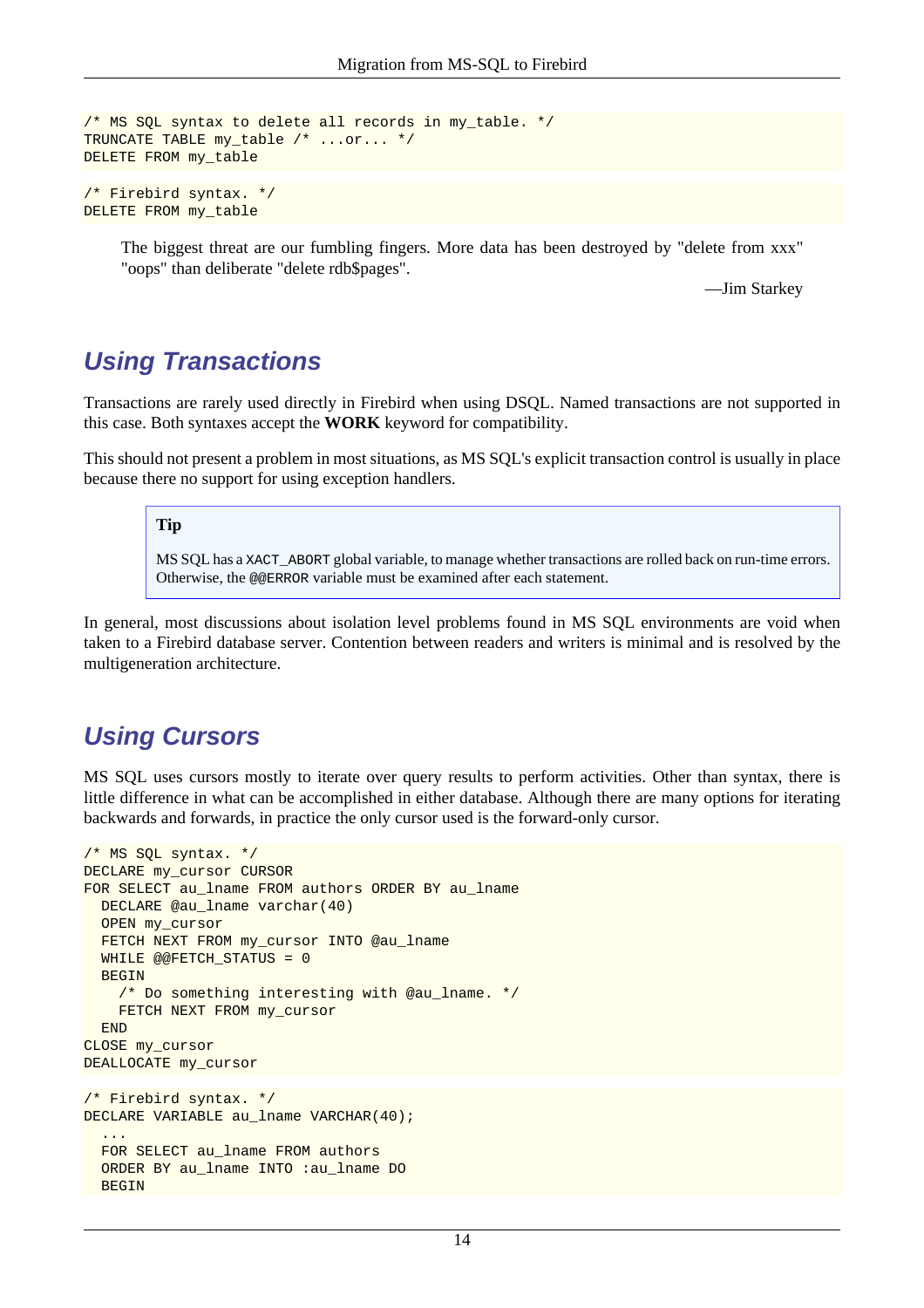/\* Do something interesting with au\_lname. \*/ END

Note that MS SQL can place cursors in variables and pass them around; this cannot be performed in Firebird.

#### **Warning**

<span id="page-14-0"></span>Different versions of MS SQL change the default scope for cursor variables. Be careful with how you use them and bear this in mind when reading code to convert it.

## **Server-Side SQL**

<span id="page-14-1"></span>This section goes beyond simple SQL syntax differences, and describes the different tasks which can be accomplished server-side through SQL.

# **SQL Tricks**

<span id="page-14-2"></span>This section shows how to use some advanced Firebird features to emulate MS SQL behaviour, and avoid MS SQL workarounds.

### **Trick: Using Cascades**

Versions of MS SQL previous to 2000 will not support cascading updates and deletes. Foreign keys will always roll back on changes.

In MS SQL, this is typically solved by a combination of stored procedures and triggers, to avoid declaring the foreign key explicitly. This, in turns, makes the relationships implicit rather than explicit, which means that tools can't read the relationships directly and work on them.

<span id="page-14-3"></span>During the migration process, all of the workaround procedures and triggers can be ignored - Firebird supports the cascading updates and deletes enforcing declaratively.

## **Trick: Using Updateable Views**

Versions of MS SQL previous to 2000 will not support updates on joined views fully. This is a major issue, since views are typically considered read-only; there are numerous restrictions to have them being updateable.

<span id="page-14-4"></span>In Firebird, there are also a number of restrictions, but they are only meant for *automatic* updating. If the engine cannot perform the updates by itself, you can write triggers on the view to perform the required logic.

## **Client Access**

This section describes the differences in how clients access a Firebird and an MS SQL database.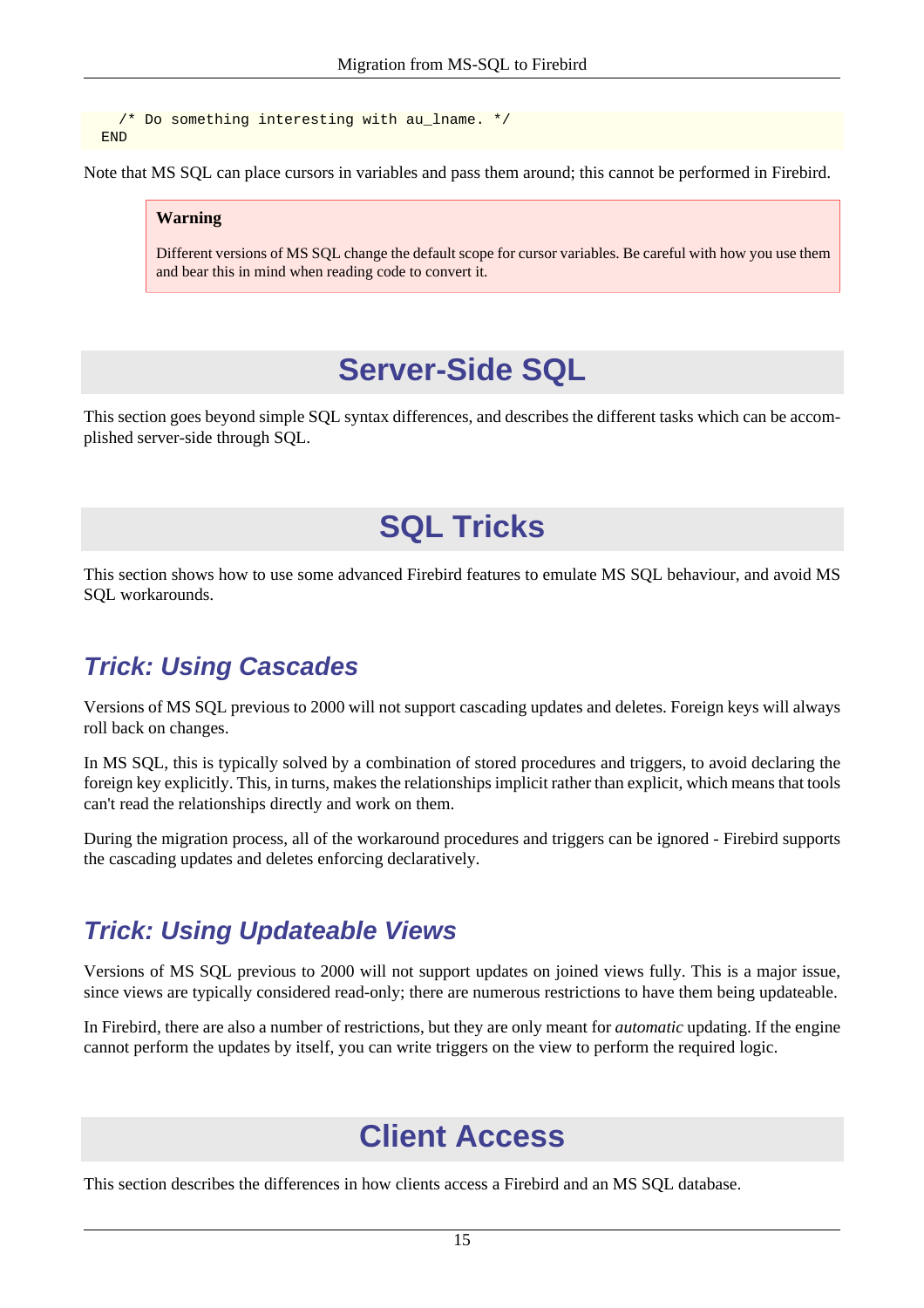## <span id="page-15-0"></span>**Built-in Client Access Tools**

The standard command-line utility is **isql**. This is used usually when executing large scripts, or when writing batch files.

<span id="page-15-1"></span>When a graphical user interface (GUI) is available, the administration tool will most probably be IBConsole. This tool is similar to MS SQL's Enterprise Manager.

## **Client Access for Developers**

There are three basic mechanisms to get to a Firebird database. You can either use the raw C API interface, an Open Database Connectivity (ODBC) driver, or an OLE DB driver (the latter is used also for ActiveX Data Objects, ADO, access).

Using the raw C API allows developers to write portable code. All platforms support this API. This is also the foundation for the popular Delphi and C++ Builder component sets, such as InterBase Objects (IBO) and InterBase Express (IBX).

Using an ODBC driver lets developers write code that can be reused with different databases, as long as they restrict themselves to a common SQL subset. There are many tools which can use Firebird through ODBC drivers.

<span id="page-15-2"></span>Using an OLE DB drivers lets developers use Microsoft's popular ADO API. This allows the Firebird database to be reached from tools such as Visual Basic or ActiveX Server Pages (ASP). The most popular driver is currently Microsoft's own OLE DB->ODBC bridge.

## **Tools**

<span id="page-15-3"></span>This section describes tools used to aid in migration, and to replace standard tools found in MS SQL.

## **Migration Tools**

The following table lists tools which can be used to help you migrate an MS SQL database to a Firebird database.

#### **Table 2. Migration Tools**

| <b>Tool Name</b>                                              | <b>Provided By</b>        |
|---------------------------------------------------------------|---------------------------|
| Microsoft Access and Microsoft SQL Server to InterBase Wizard | <b>Marcelo Lopez Ruiz</b> |
| IBDataPump                                                    | <b>Alex Poloziouk</b>     |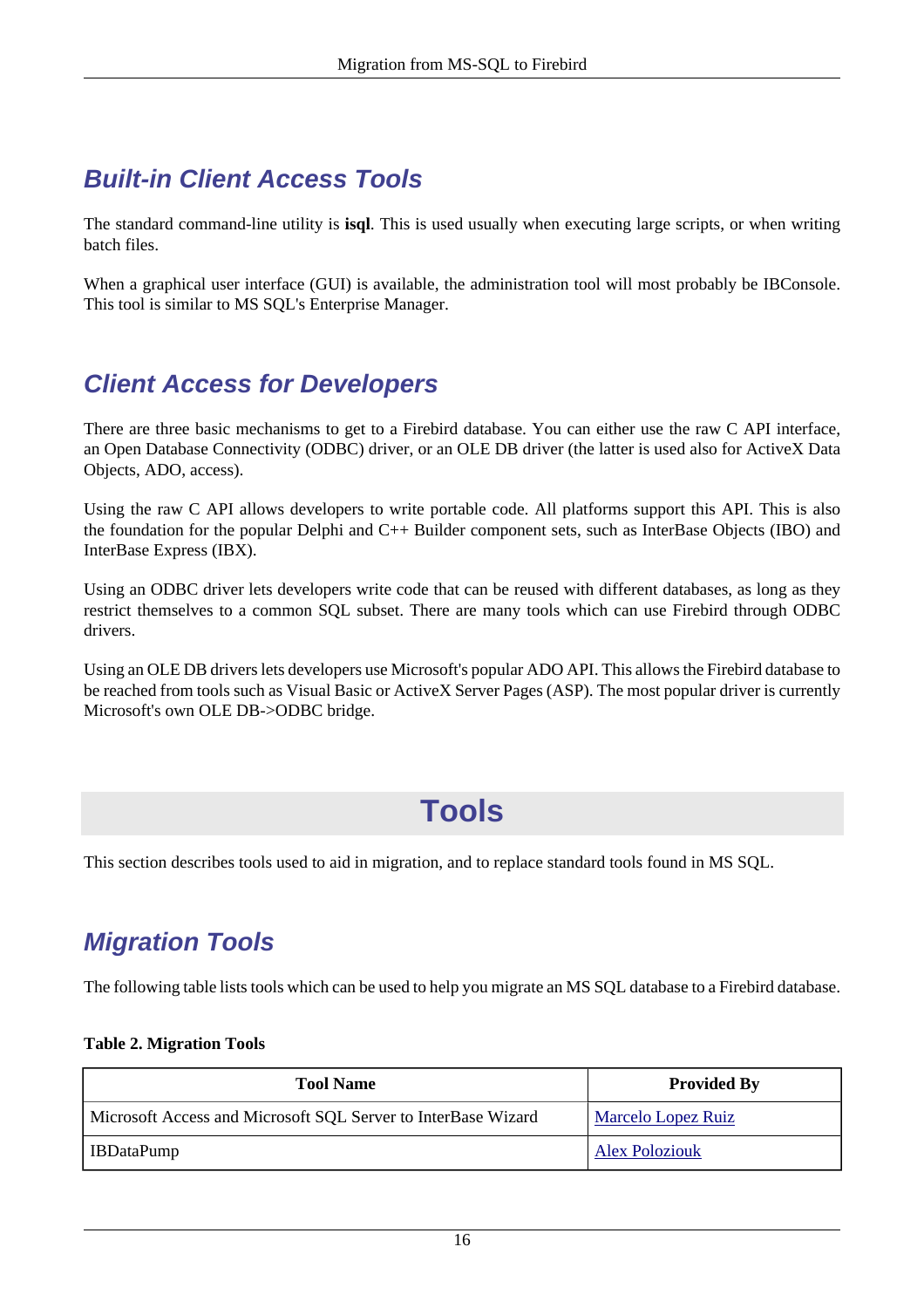## <span id="page-16-0"></span>**Replacing MS SQL Tools**

The following table lists tools which can be used to replace the standard tools that come with MS SQL.

Note that, in general, all applications that provide services similar to Enterprise Manager also provide query services.

#### **Table 3. Replacement Tools**

| <b>Tool Name</b>              | <b>Replaced By</b>                                                                 |
|-------------------------------|------------------------------------------------------------------------------------|
| <b>Books Online</b>           | <b>Online PDF Documentation</b>                                                    |
| <b>Client Network Utility</b> | No need to; connection strings are fully self-described. Test with IBCon-<br>sole. |
| <b>Enterprise Manager</b>     | <b>IBC</b> onsole                                                                  |
| <b>Enterprise Manager</b>     | <b>IBExpert</b> (commercial)                                                       |
| <b>Enterprise Manager</b>     | InterBase Workbench (commercial)                                                   |
| <b>Import and Export Data</b> | ٠                                                                                  |
| Performance Monitor           | InterBase Heartbeat (commercial)                                                   |
| Profiler                      | InterBase Observer SQL Profiler (commercial)                                       |
| Query Analyzer                | <b>IBC</b> onsole                                                                  |
| <b>Server Network Utility</b> | <b>IBConsole</b>                                                                   |
| Service Manager               | <b>Control Panel Applet</b>                                                        |

These tools are just samples to help in replacement. For a better and more up-to-date list, see e.g. [http://www.](http://www.ibphoenix.com/download/tools/) [ibphoenix.com/download/tools/.](http://www.ibphoenix.com/download/tools/)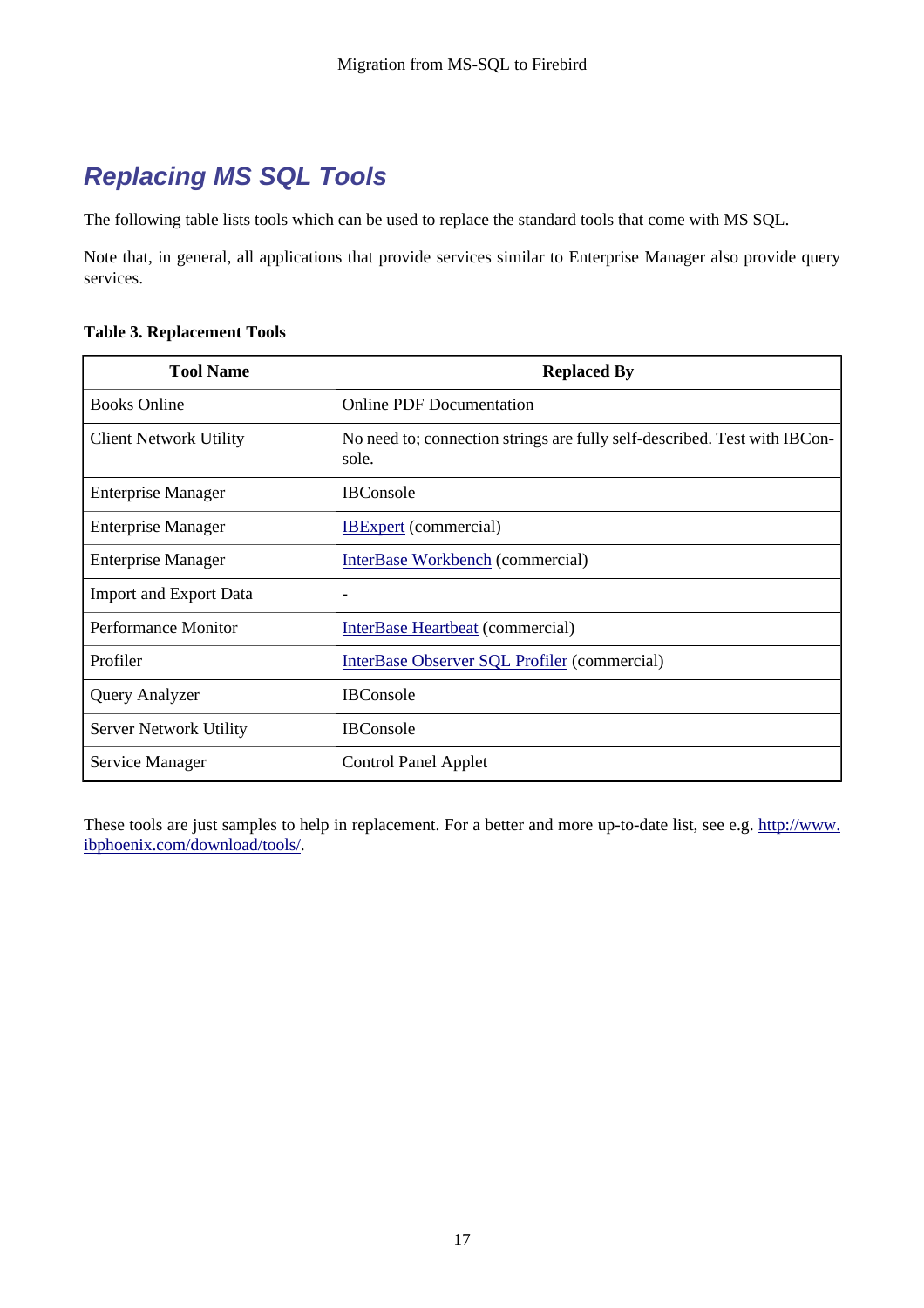# **Appendix A: Document history**

<span id="page-17-0"></span>The exact file history is recorded in the manual module in our CVS tree; see [http://firebird.cvs.sourceforge.net/](http://firebird.cvs.sourceforge.net/viewvc/firebird/manual/src/docs/firebirddocs/migrationmssql.xml?view=log) [viewvc/firebird/manual/src/docs/firebirddocs/migrationmssql.xml?view=log](http://firebird.cvs.sourceforge.net/viewvc/firebird/manual/src/docs/firebirddocs/migrationmssql.xml?view=log)

| <b>Revision History</b> |             |            |                                                                                                                                                                                                                                                                                                                                                                                                                                                                                                                      |  |
|-------------------------|-------------|------------|----------------------------------------------------------------------------------------------------------------------------------------------------------------------------------------------------------------------------------------------------------------------------------------------------------------------------------------------------------------------------------------------------------------------------------------------------------------------------------------------------------------------|--|
| 1.0                     | 2003        | <b>MLR</b> | Written, published, and placed in the Public Domain by Marcelo Lopez<br>Ruiz.                                                                                                                                                                                                                                                                                                                                                                                                                                        |  |
| 1.1                     | 1 Oct 2005  | <b>PV</b>  | Added general warning about the document being outdated.<br>Divided the part on flow control into subsections. Made clear that re-<br>placing CASE is only necessary in pre-1.5 versions.<br>Added document history and moved public domain notice to an ap-<br>pendix.                                                                                                                                                                                                                                              |  |
| 1.2                     | 14 Sep 2010 | MP         | Article's first sentence: three versions -> many versions, and added<br>ulink to MSSQL version history.<br><i>Pros and Cons</i> :: Why migrate to Firebird: Updated CPU + price info<br>and corresponding ulink (14 Sep 2010).<br><i>Pros and Cons</i> :: Why not migrate to Firebird: Removed para about in-<br>cremental backups (10 Mar 2011).                                                                                                                                                                    |  |
| 1.3                     | 24 Jul 2011 | <b>PV</b>  | Edited article's first para and moved it into <i>Introduction</i> , replacing its<br>existing first para. Also edited beginning of Intro's second para.<br>Data types: Gave table a dbfo processing instruction so that it won't get<br>squeezed (and mutilated) on one PDF page.<br><i>Client Access :: Replacing MS SQL Tools: Updated link to IBPhoenix</i><br>tools download section.<br>Document history: Changed link to CVS source (now points directly to<br>document). Added info for document version 1.2. |  |